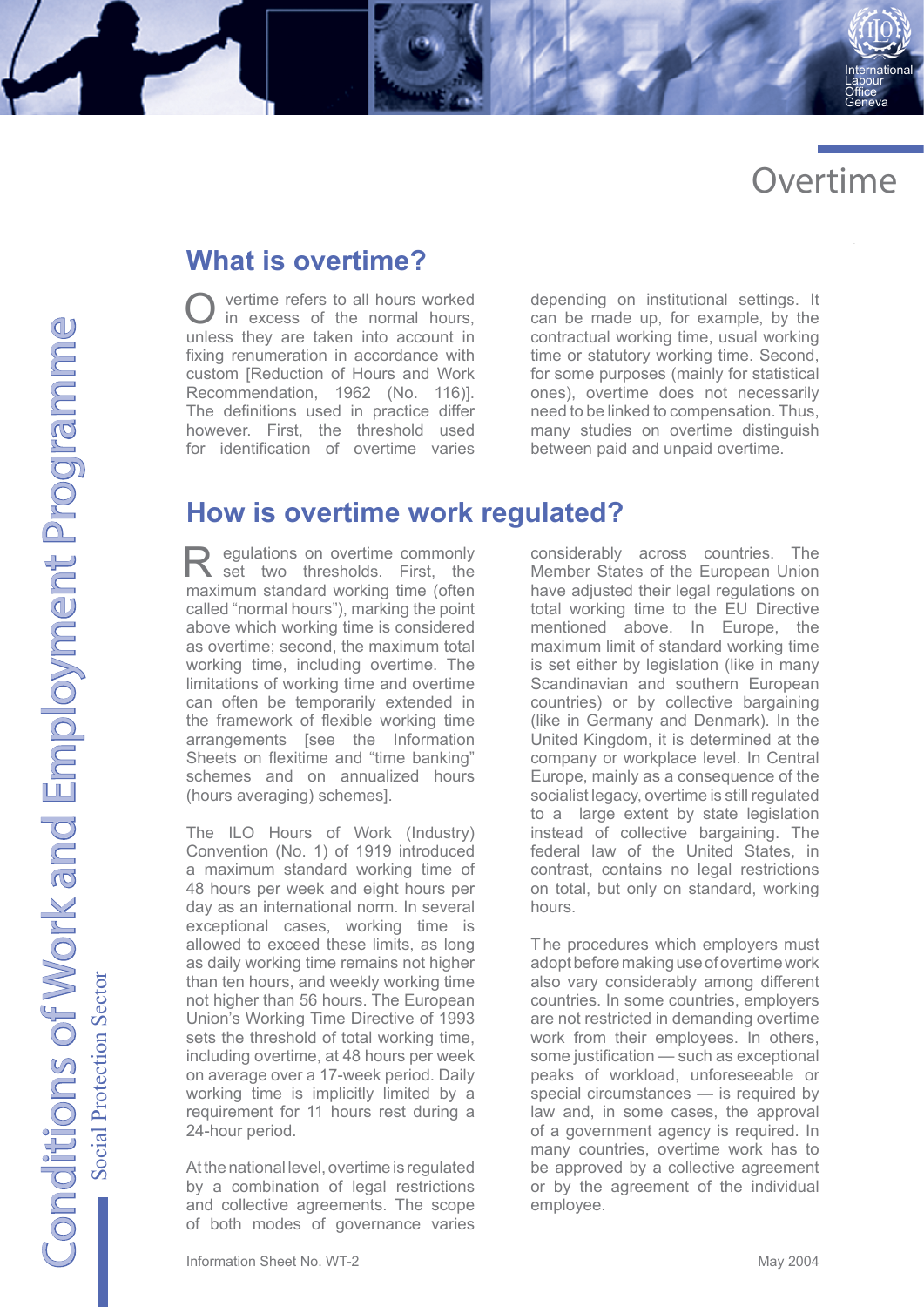According to ILO Conventions No. 1 and No. 30, the rate of pay for overtime shall be not less than one-and-one-quarter times the regular rate. Overtime premia of 50 per cent above the regular wage are standard in many countries. Often, overtime premia rise progressively with the number of extra hours worked. In the European Union, Italy is the only country where overtime can be compensated below the ILO's 125 per cent threshold (i.e. overtime should be at least 125 per cent of the normal wage rate).

The table below compares the statutory regulations on the limitation of standard and total working time, the minimum overtime pay and the procedural requirements for overtime work in selected countries. These generalized norms are often added or modified by collective agreements.

#### **Statutory regulations on overtime in selected countries**

| <b>Country</b>                         | <b>Total hours</b><br>(incl. overtime) | <b>Standard</b><br><b>hours</b>                       | <b>Minimum</b><br>overtime premium | <b>Procedural requirements</b>                                                     |
|----------------------------------------|----------------------------------------|-------------------------------------------------------|------------------------------------|------------------------------------------------------------------------------------|
| Germany                                | 48 per week 8 per day                  |                                                       |                                    | Collective agreement and worker's agreement                                        |
| France                                 | 10 per day                             | 35 per week                                           | 25%                                | Collective agreement or authorization of the<br>Labour Inspector, respectively     |
| United Kingdom 13 per day              |                                        | 48 per week                                           |                                    | Employer's decision                                                                |
| Sweden                                 | 48 per week 40 per week                |                                                       |                                    | Collective agreement or permission of the<br>National Board of Industrial Safety   |
| Hungary                                | 48 per week 40 per week                |                                                       | 50%                                | Employer's decision                                                                |
| Czech Republic 48 per week 40 per week |                                        |                                                       |                                    | Employer's decision                                                                |
| <b>United States</b>                   |                                        | 40 per week                                           | 50%                                | Employer's decision                                                                |
| Japan                                  | 10 per day                             | 40 per week                                           | 25%                                | Worker-management agreement approved<br>by the Labour Inspector                    |
| China                                  | 48 <sup>1</sup> per week 40 per week   |                                                       |                                    | Consultation with employees and trade unions                                       |
| Republic of<br>Korea                   |                                        | 56 per week 44 <sup>2</sup> per week                  | 50%                                | Agreement between employer and employees<br>under supervision of the Labour Office |
| India                                  | 60 per week 48 per week                |                                                       | 100%                               | Authorization of the government                                                    |
| Libyan Arab<br>Jamahiriya              | $(11$ per day) $(8$ per day)           | 66 <sup>3</sup> per week 48 <sup>3</sup> per week     | 50%                                | Authorization of the Ministry of Labour and<br><b>Social Welfare</b>               |
| <b>Brazil</b>                          | 56 <sup>3</sup> per week 44 per week   |                                                       | 50%                                | Collective agreement or individual agreement<br>with the employee                  |
| Chile                                  |                                        | 60 <sup>3</sup> per week 48 <sup>4</sup> per week 50% |                                    | Employee's agreement                                                               |

<sup>1</sup> Numbers were derived from monthly working time limits.

<sup>2</sup> The revised Korean Labour Standards Act (2003) reduced standard hours from 44 to 40 per week. It will be implemented from July 2004 to 2011 based on the size of the firm.

<sup>3</sup> Numbers were derived from daily working time limits.<br> $\frac{4}{10}$  in the revised Chilean Labour Code (2001), standard

In the revised Chilean Labour Code (2001), standard hours of work will be reduced from 48 to 45 per week beginning in 2005.

Sources: EIRO: *Overtime in Europe* (2003); Kluwer Law International: *International encyclopedia of labour law and industrial relations*  (2002); Conditions of Work and Employment Database (2004).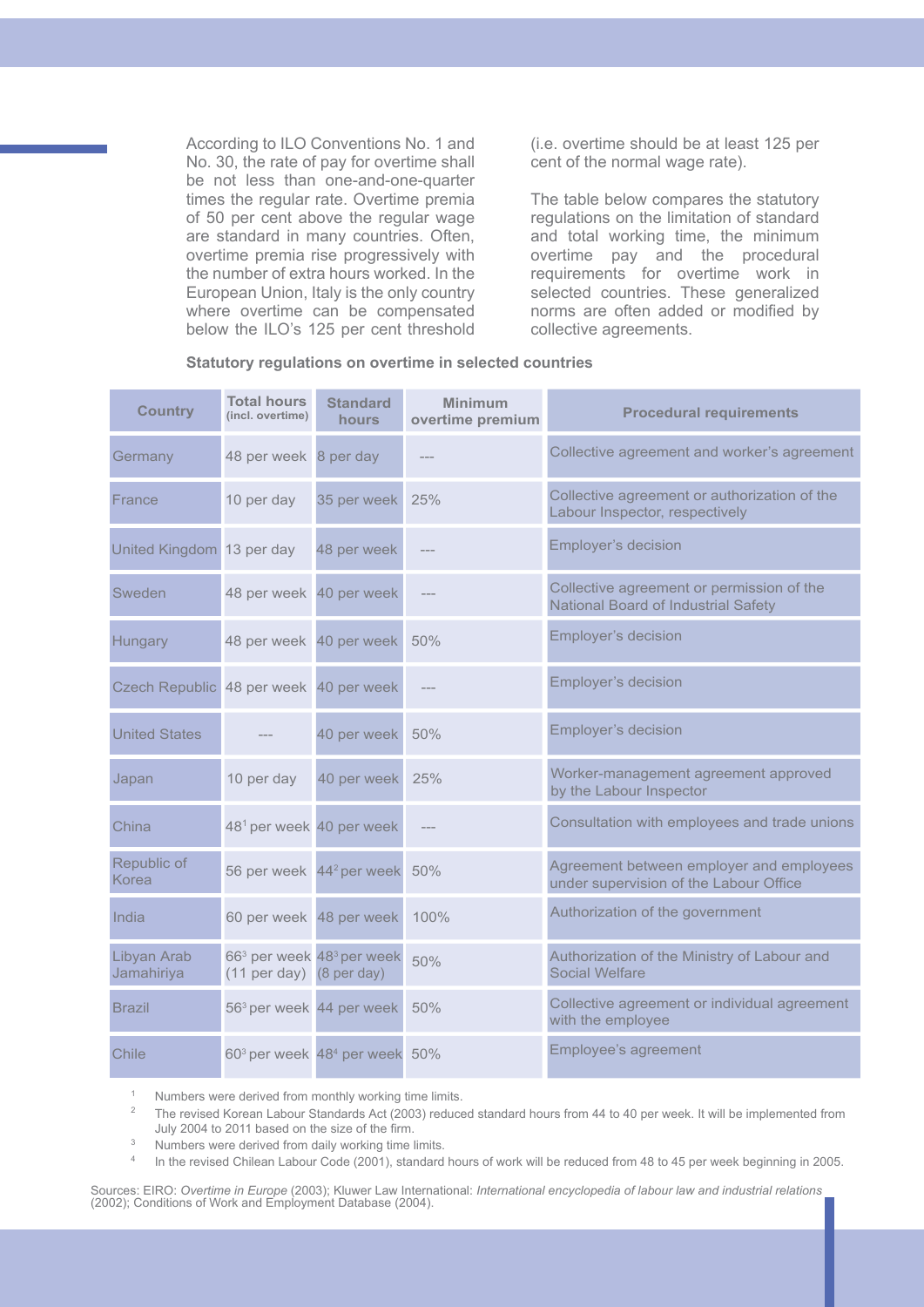# **Who works overtime?**

In 2001, the average European wage-<br>
earner performed around five hours n 2001, the average European wageof paid overtime work per week. As the Eurostat Labour Force Survey reveals, however, a large amount of overtime is unpaid (see chart below). If paid and unpaid overtime are taken together, most overtime hours in the European Union

(EU-15) occur in the service sector, among high-skilled workers, legislators and managers, as well as in agriculture. In the United States, the overall pattern is quite similar, although the total hours of overtime are greater in the United States than in the European Union.



### **Wage-earners' overtime work in the European Union by occupational groups (2001)**

Source: Eurostat: *Labour Force Survey* (2002), presented at the Joint UNECE-Eurostat-ILO Seminar on Measurement of the Quality of Employment, Geneva, 27-29 May 2002, CES/SEM.48/14.

# **Advantages and disadvantages**

The use of overtime can be advantageous for both workers and employers, as shown below.

### *Advantages for employers*

- Better matching of workload to fluctuations in market demand.
- Extended operating hours.
- Increased production flexibility.

### *Advantages for employees*

- Higher total earnings (if the overtime work is paid).
- Longer periods of free time if paid time off is granted in lieu of overtime payments.